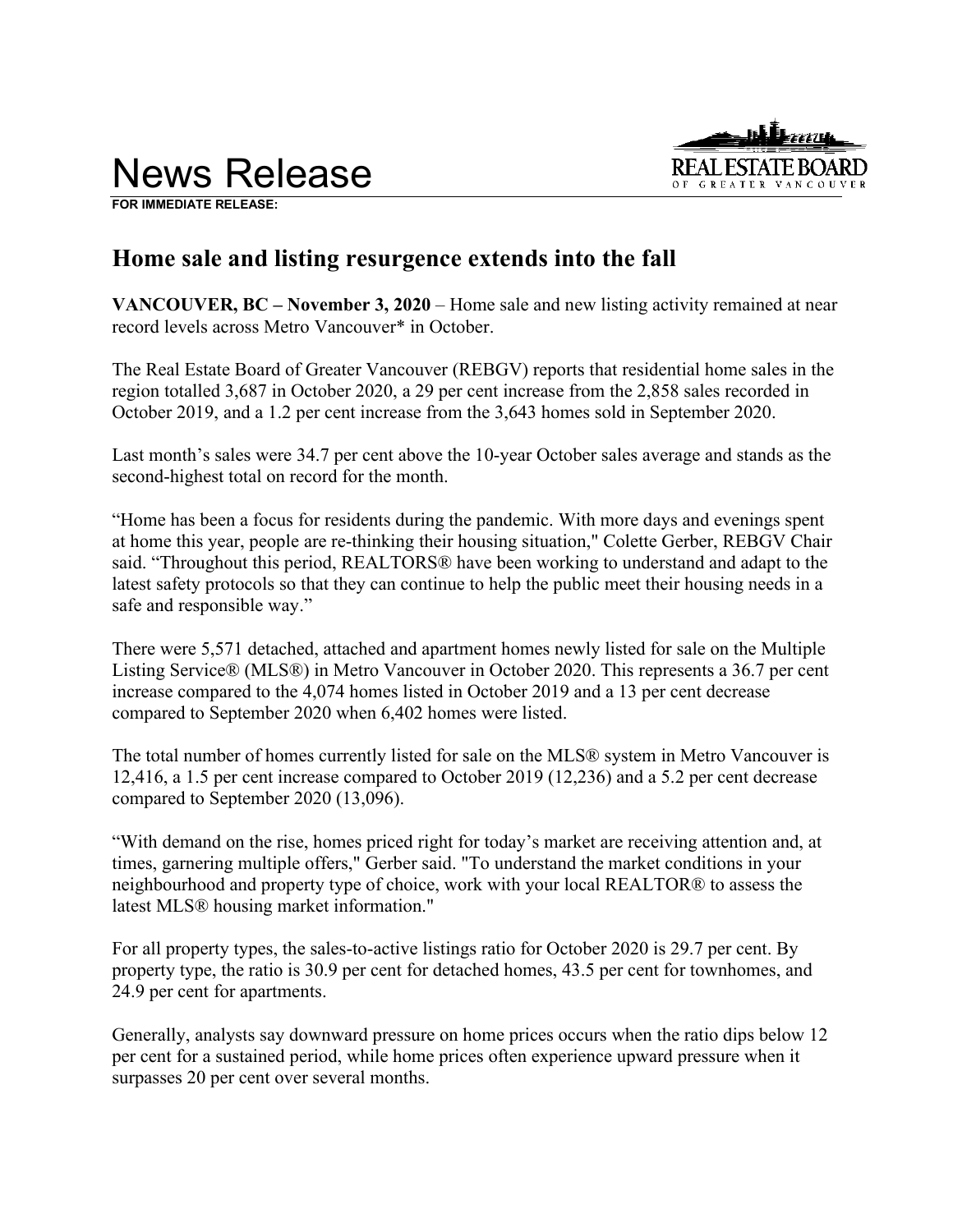The MLS® Home Price Index composite benchmark price for all residential properties in Metro Vancouver is currently \$1,045,100. This represents a six per cent increase over October 2019 and a 0.4 per cent increase compared to September 2020.

Sales of detached homes in October 2020 reached 1,335, a 42.3 per cent increase from the 938 detached sales recorded in October 2019. The benchmark price for a detached home is \$1,523,800. This represents an 8.5 per cent increase from October 2019 and a 1.1 per cent increase compared to September 2020.

Sales of apartment homes reached 1,570 in October 2020, a 13.4 per cent increase compared to the 1,384 sales in October 2019. The benchmark price of an apartment property is \$683,500. This represents a 4.4 per cent increase from October 2019 and is unchanged compared to September 2020.

Attached home sales in October 2020 totalled 782, a 45.9 per cent increase compared to the 536 sales in October 2019. The benchmark price of an attached home is \$813,000. This represents a 5.4 per cent increase from October 2019 and a 0.4 per cent increase compared to September 2020.

-30-

\*Editor's Note: Areas covered by the Real Estate Board of Greater Vancouver include: Burnaby, Coquitlam, Maple Ridge, New Westminster, North Vancouver, Pitt Meadows, Port Coquitlam, Port Moody, Richmond, South Delta, Squamish, Sunshine Coast, Vancouver, West Vancouver, and Whistler.

The real estate industry is a key economic driver in British Columbia. In 2019, 25,351 homes changed ownership in the Board's area, generating \$1.8 billion in economic spin-off activity and an estimated 12,910 jobs. The total dollar value of residential sales transacted through the MLS® system in Greater Vancouver totalled \$25.3 billion in 2019.

The Real Estate Board of Greater Vancouver is an association representing more than 13,700 REALTORS® and their companies. The Board provides a variety of member services, including the Multiple Listing Service®. For more information on real estate, statistics, and buying or selling a home, contact a local REALTOR® or visit **www.rebgv.org**.

For more information please contact:

**Craig Munn** Director, Communication Real Estate Board of Greater Vancouver 604.730.3146 [cmu](http://www.facebook.com/rebgv)[nn@r](http://www.twitter.com/rebgv)[ebgv.](http://www.rebgv.org/)[org](http://www.youtube.com/user/rebgv)

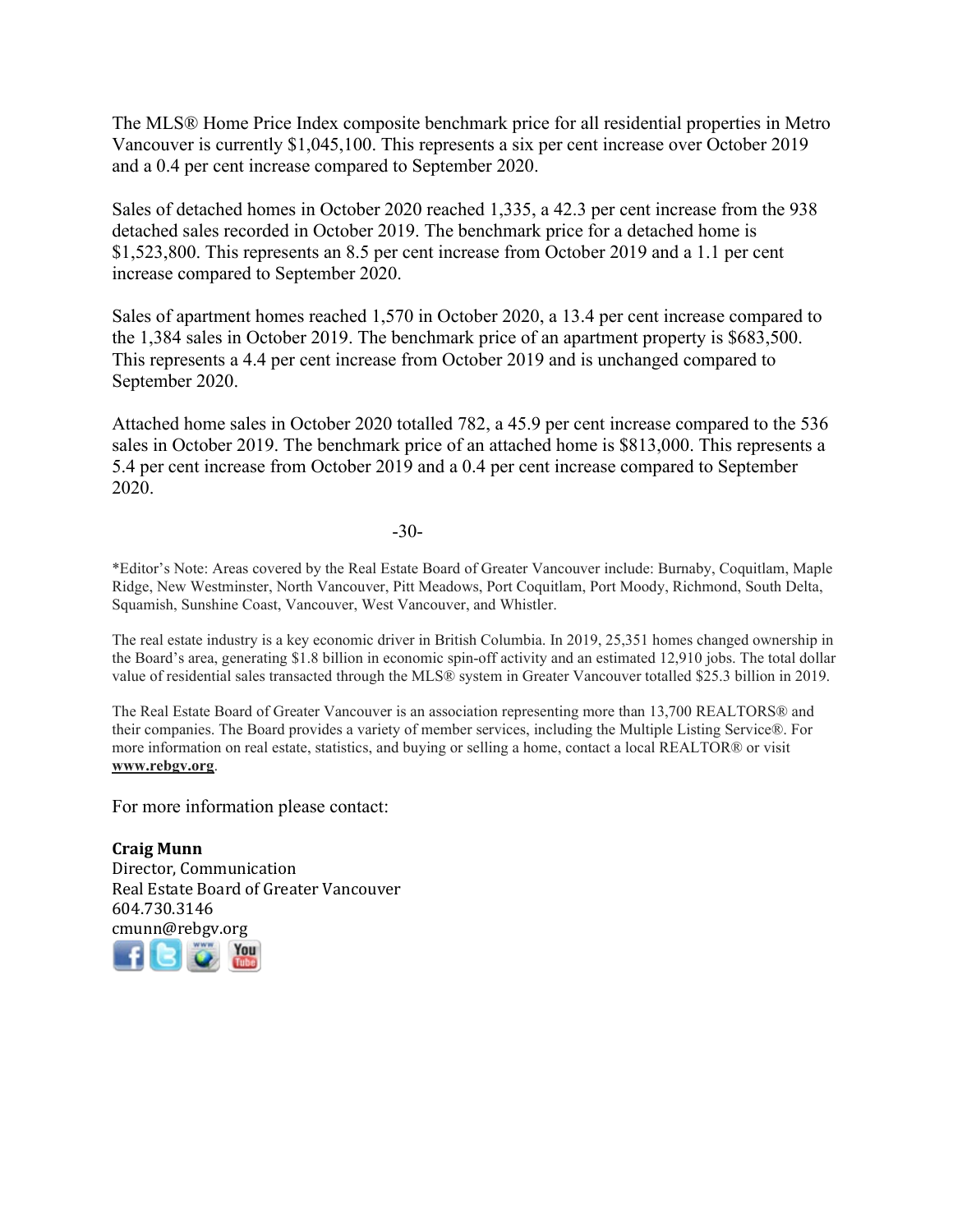



| Property Type           | Area                   | Benchmark   | Price | 1 Month  | 3 Month  | 6 Month  | 1 Year   | 3 Year   | 5 Year   | 10 Year  |
|-------------------------|------------------------|-------------|-------|----------|----------|----------|----------|----------|----------|----------|
|                         |                        | Price       | Index | Change % | Change % | Change % | Change % | Change % | Change % | Change % |
| Residential / Composite | Lower Mainland         | \$984,100   | 275.7 | 0.4%     | 1.5%     | 2.0%     | 6.2%     | 3.5%     | 49.3%    | 89.1%    |
|                         | Greater Vancouver      | \$1,045,100 | 274.2 | 0.4%     | 1.4%     | 1.6%     | 6.0%     | 0.4%     | 40.8%    | 83.9%    |
|                         | Bowen Island           | \$1,139,700 | 247.1 | 5.7%     | 9.3%     | 22.1%    | 17.1%    | 18.9%    | 76.9%    | 83.0%    |
|                         | <b>Burnaby East</b>    | \$991,500   | 275.0 | 0.5%     | 1.8%     | 3.1%     | 7.5%     | 2.8%     | 42.4%    | 86.1%    |
|                         | <b>Burnaby North</b>   | \$898,500   | 271.3 | 0.5%     | 1.0%     | 0.6%     | 5.6%     | 0.6%     | 44.4%    | 85.9%    |
|                         | <b>Burnaby South</b>   | \$970,400   | 274.1 | 0.3%     | $-1.1%$  | 0.4%     | 3.4%     | $-2.6%$  | 39.1%    | 85.0%    |
|                         | Coquitlam              | \$950,700   | 282.0 | 0.9%     | 1.5%     | 1.8%     | 7.6%     | 4.6%     | 51.5%    | 101.6%   |
|                         | Ladner                 | \$861,400   | 242.5 | 1.0%     | 1.9%     | 3.1%     | 8.3%     | $-3.6%$  | 23.4%    | 67.5%    |
|                         | Maple Ridge            | \$802,400   | 255.5 | 1.7%     | 2.6%     | 3.5%     | 7.5%     | 8.9%     | 70.6%    | 94.7%    |
|                         | <b>New Westminster</b> | \$671,700   | 295.5 | 0.1%     | 0.6%     | 1.6%     | 5.5%     | 6.1%     | 61.9%    | 96.5%    |
|                         | North Vancouver        | \$1,117,700 | 251.2 | 0.8%     | 2.5%     | 4.7%     | 9.6%     | 1.6%     | 40.6%    | 81.0%    |
|                         | <b>Pitt Meadows</b>    | \$776,000   | 282.1 | 1.6%     | 2.1%     | 1.7%     | 5.6%     | 10.1%    | 72.4%    | 106.5%   |
|                         | Port Coquitlam         | \$789,900   | 270.4 | 0.1%     | 2.3%     | 2.0%     | 8.6%     | 6.5%     | 59.6%    | 93.6%    |
|                         | Port Moody             | \$929,800   | 257.0 | 0.9%     | 0.1%     | $-0.8%$  | 3.9%     | 2.7%     | 49.2%    | 88.4%    |
|                         | Richmond               | \$953,000   | 284.5 | 0.8%     | 2.2%     | 1.9%     | 5.3%     | $-0.5%$  | 39.1%    | 77.0%    |
|                         | Squamish               | \$811,800   | 258.3 | $-0.9%$  | 6.6%     | 5.9%     | 3.4%     | 9.5%     | 65.5%    | 109.7%   |
|                         | <b>Sunshine Coast</b>  | \$677,600   | 237.4 | 3.2%     | 7.5%     | 16.9%    | 12.2%    | 15.1%    | 77.2%    | 79.7%    |
|                         | Tsawwassen             | \$967,400   | 250.8 | $-0.6%$  | 2.7%     | 3.3%     | 7.6%     | $-3.1%$  | 23.6%    | 78.0%    |
|                         | Vancouver East         | \$1,095,700 | 325.6 | $-0.9%$  | 0.3%     | 0.2%     | 5.9%     | $-1.4%$  | 37.8%    | 99.1%    |
|                         | Vancouver West         | \$1,274,800 | 266.2 | 0.2%     | $-0.3%$  | $-1.0%$  | 4.1%     | $-6.7%$  | 25.9%    | 71.5%    |
|                         | West Vancouver         | \$2,266,000 | 249.5 | 2.4%     | 4.7%     | 7.6%     | 8.1%     | $-10.4%$ | 13.4%    | 79.4%    |
|                         | Whistler               | \$953,400   | 222.2 | $-1.9%$  | 7.4%     | 4.7%     | 3.9%     | 12.4%    | 68.5%    | 88.5%    |
| Single Family Detached  | Lower Mainland         | \$1,316,300 | 280.7 | 1.2%     | 3.5%     | 5.2%     | 9.2%     | 0.6%     | 39.0%    | 93.2%    |
|                         | Greater Vancouver      | \$1,523,800 | 281.5 | 1.1%     | 3.2%     | 4.9%     | 8.5%     | $-4.2%$  | 27.0%    | 85.6%    |
|                         | Bowen Island           | \$1,140,200 | 247.2 | 5.8%     | 9.3%     | 22.1%    | 17.1%    | 18.9%    | 77.0%    | 83.1%    |
|                         | <b>Burnaby East</b>    | \$1,281,700 | 286.6 | 0.4%     | 4.0%     | 5.0%     | 11.1%    | 1.9%     | 33.1%    | 96.2%    |
|                         | <b>Burnaby North</b>   | \$1,502,200 | 290.5 | 0.1%     | 1.6%     | 2.2%     | 10.0%    | $-4.8%$  | 21.6%    | 91.7%    |
|                         | <b>Burnaby South</b>   | \$1,564,000 | 299.4 | $-0.9%$  | 0.3%     | 4.1%     | 6.2%     | $-8.3%$  | 24.2%    | 97.9%    |
|                         | Coquitlam              | \$1,262,100 | 280.1 | 1.7%     | 2.8%     | 3.6%     | 9.6%     | $-1.2%$  | 37.0%    | 98.1%    |
|                         | Ladner                 | \$1,042,000 | 249.4 | 2.8%     | 3.8%     | 6.2%     | 14.3%    | $-2.9%$  | 22.4%    | 77.3%    |
|                         | Maple Ridge            | \$884,200   | 251.9 | 1.9%     | 3.5%     | 5.0%     | 10.0%    | 9.0%     | 66.5%    | 97.1%    |
|                         | <b>New Westminster</b> | \$1,127,200 | 281.2 | 1.1%     | 3.5%     | 4.1%     | 10.8%    | $-0.5%$  | 33.1%    | 87.8%    |
|                         | North Vancouver        | \$1,665,100 | 262.2 | 1.1%     | 4.0%     | 7.8%     | 13.6%    | $-1.8%$  | 32.5%    | 90.1%    |
|                         | <b>Pitt Meadows</b>    | \$974,800   | 274.7 | 1.6%     | 4.6%     | 5.0%     | 10.5%    | 10.9%    | 64.7%    | 104.2%   |
|                         | Port Coquitlam         | \$1,034,400 | 275.8 | 1.6%     | 5.5%     | 5.4%     | 13.1%    | 4.0%     | 46.1%    | 96.7%    |
|                         | Port Moody             | \$1,515,600 | 279.9 | 2.1%     | 5.1%     | 5.1%     | 8.7%     | 0.4%     | 41.3%    | 99.5%    |
|                         | Richmond               | \$1,581,600 | 306.4 | 1.1%     | 4.8%     | 3.4%     | 5.3%     | $-9.6%$  | 22.4%    | 77.0%    |
|                         | Squamish               | \$1,016,600 | 267.9 | $-0.4%$  | 2.2%     | 5.4%     | 3.0%     | 4.9%     | 64.1%    | 106.1%   |
|                         | Sunshine Coast         | \$671,600   | 235.3 | 3.2%     | 7.4%     | 16.7%    | 12.3%    | 14.8%    | 76.7%    | 78.3%    |
|                         | Tsawwassen             | \$1,153,300 | 257.0 | 0.4%     | 3.5%     | 4.5%     | 10.3%    | $-3.4%$  | 21.8%    | 84.5%    |
|                         | Vancouver East         | \$1,507,200 | 332.0 | 0.5%     | 1.3%     | 4.0%     | 9.4%     | $-2.8%$  | 24.5%    | 110.5%   |
|                         | Vancouver West         | \$3,118,200 | 315.4 | 1.1%     | 2.1%     | 3.4%     | 5.5%     | $-14.0%$ | 10.6%    | 74.0%    |
|                         | West Vancouver         | \$2,743,600 | 259.0 | 2.1%     | 3.1%     | 6.8%     | 8.7%     | $-11.4%$ | 10.0%    | 84.3%    |
|                         | Whistler               | \$1,713,800 | 238.4 | $-3.1%$  | 0.4%     | 4.2%     | 3.3%     | 5.9%     | 57.7%    | 85.1%    |

**HOW TO READ THE TABLE:**

• Benchmark Price: Estimated sale price of a benchmark property. Benchmarks represent a typical property within each market.

• Price Index: Index numbers estimate the percentage change in price on typical and constant quality properties over time. All figures are based on past sales.

• x Month/Year Change %: Percentage change of index over a period of x month(s)/year(s) \*

In January 2005, the indexes are set to 100.

Townhome properties are similar to Attached properties, a category that was used in the previous MLSLink HPI, but do not included duplexes.

The above info is deemed reliable, but is not guaranteed. All dollar amounts in CDN.

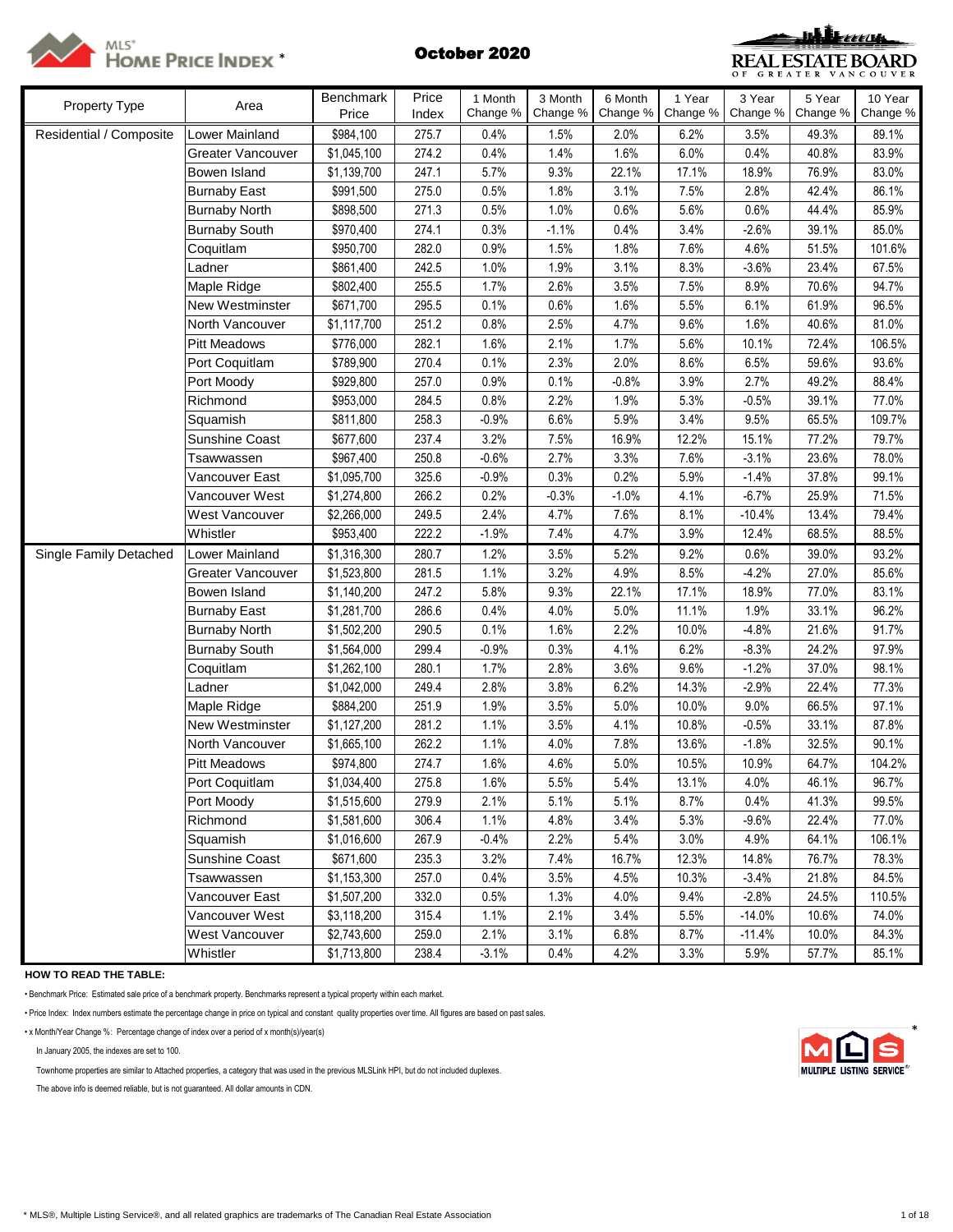



| Property Type | Area                 | <b>Benchmark</b> | Price | 1 Month  | 3 Month  | 6 Month  | 1 Year   | 3 Year   | 5 Year   | 10 Year  |
|---------------|----------------------|------------------|-------|----------|----------|----------|----------|----------|----------|----------|
|               |                      | Price            | Index | Change % | Change % | Change % | Change % | Change % | Change % | Change % |
| Townhouse     | _ower Mainland       | \$703,800        | 255.3 | 0.4%     | 1.5%     | 2.8%     | 5.1%     | 5.5%     | 58.5%    | 79.4%    |
|               | Greater Vancouver    | \$813,000        | 260.8 | 0.4%     | 1.9%     | 2.8%     | 5.4%     | 3.5%     | 50.1%    | 77.7%    |
|               | <b>Burnaby East</b>  | \$707,100        | 261.2 | 2.2%     | 3.2%     | 7.5%     | 8.3%     | 9.3%     | 59.8%    | 79.8%    |
|               | <b>Burnaby North</b> | \$746,400        | 278.6 | 2.0%     | 1.5%     | 2.5%     | 3.1%     | 3.8%     | 56.3%    | 81.1%    |
|               | <b>Burnaby South</b> | \$805,600        | 277.5 | 2.7%     | 0.8%     | 3.2%     | 3.7%     | 5.7%     | 54.5%    | 82.3%    |
|               | Coquitlam            | \$699,800        | 256.8 | 0.5%     | 0.9%     | 3.4%     | 7.9%     | 7.4%     | 53.7%    | 86.4%    |
|               | Ladner               | \$639,900        | 229.5 | 0.1%     | $-0.9%$  | $-1.3%$  | 1.4%     | $-7.4%$  | 23.8%    | 45.6%    |
|               | Maple Ridge          | \$554,000        | 257.2 | 0.2%     | 1.2%     | 1.7%     | 4.8%     | 4.6%     | 73.7%    | 93.4%    |
|               | New Westminster      | \$756,500        | 277.6 | $-0.2%$  | $-0.2%$  | 3.2%     | 5.4%     | 5.3%     | 52.3%    | 79.9%    |
|               | North Vancouver      | \$1,026,400      | 249.4 | 1.7%     | 2.6%     | 4.4%     | 9.6%     | 5.1%     | 48.0%    | 80.9%    |
|               | <b>Pitt Meadows</b>  | \$619,100        | 267.9 | $-0.6%$  | $-0.6%$  | $-1.4%$  | 3.6%     | 7.9%     | 69.8%    | 101.7%   |
|               | Port Coquitlam       | \$662,500        | 250.8 | 0.2%     | 1.4%     | 1.5%     | 6.5%     | 3.2%     | 58.1%    | 78.4%    |
|               | Port Moody           | \$648,900        | 219.3 | $-0.1%$  | 0.3%     | 0.5%     | 4.6%     | 7.0%     | 35.6%    | 59.4%    |
|               | Richmond             | \$817,600        | 268.5 | 1.5%     | 2.0%     | 2.9%     | 5.8%     | 2.6%     | 43.5%    | 71.8%    |
|               | Squamish             | \$758,500        | 249.4 | 0.0%     | 10.9%    | 10.6%    | 7.5%     | 12.2%    | 65.5%    | 111.7%   |
|               | Tsawwassen           | \$616,700        | 241.8 | 0.3%     | $-2.1%$  | $-1.7%$  | 0.2%     | $-7.3%$  | 34.9%    | 51.3%    |
|               | Vancouver East       | \$902,100        | 286.9 | $-2.6%$  | 1.6%     | 1.0%     | 4.9%     | $-1.1%$  | 43.6%    | 80.6%    |
|               | Vancouver West       | \$1,158,300      | 270.8 | $-0.5%$  | 1.6%     | 3.1%     | 4.0%     | $-2.5%$  | 40.9%    | 78.4%    |
|               | Whistler             | \$979,300        | 236.1 | $-0.2%$  | 10.2%    | 7.6%     | 6.1%     | 12.4%    | 72.5%    | 104.8%   |
| Apartment     | Lower Mainland       | \$655,400        | 280.8 | $-0.2%$  | $-0.1%$  | $-0.8%$  | 4.2%     | 6.5%     | 63.1%    | 89.9%    |
|               | Greater Vancouver    | \$683,500        | 273.3 | 0.0%     | 0.1%     | $-0.8%$  | 4.4%     | 3.8%     | 55.6%    | 84.8%    |
|               | <b>Burnaby East</b>  | \$725,200        | 278.2 | $-0.9%$  | $-1.1%$  | $-3.4%$  | 1.9%     | 0.1%     | 54.5%    | 77.0%    |
|               | <b>Burnaby North</b> | \$614,800        | 262.5 | 0.2%     | 0.7%     | $-0.6%$  | 4.2%     | 4.7%     | 67.7%    | 87.9%    |
|               | <b>Burnaby South</b> | \$661,000        | 265.4 | 0.2%     | $-2.0%$  | $-1.7%$  | 2.4%     | $-0.5%$  | 49.1%    | 82.3%    |
|               | Coquitlam            | \$534,500        | 293.3 | 0.5%     | 1.0%     | 0.4%     | 3.4%     | 9.8%     | 74.1%    | 111.5%   |
|               | Ladner               | \$521,100        | 243.3 | $-2.6%$  | 1.1%     | 1.4%     | 2.7%     | 2.2%     | 33.1%    | 67.0%    |
|               | Maple Ridge          | \$369,000        | 263.5 | 3.1%     | 2.2%     | 2.3%     | 5.3%     | 13.3%    | 80.2%    | 82.5%    |
|               | New Westminster      | \$531,600        | 301.2 | 0.1%     | 0.2%     | 1.0%     | 4.6%     | 7.6%     | 74.5%    | 100.0%   |
|               | North Vancouver      | \$588,900        | 240.2 | 0.5%     | 1.1%     | 2.5%     | 6.3%     | 5.1%     | 53.9%    | 71.4%    |
|               | <b>Pitt Meadows</b>  | \$506,200        | 298.5 | 3.0%     | 1.5%     | 1.2%     | 3.2%     | 9.1%     | 81.7%    | 104.3%   |
|               | Port Coquitlam       | \$466,400        | 278.9 | $-0.8%$  | 1.0%     | 0.2%     | 6.6%     | 11.5%    | 80.9%    | 101.8%   |
|               | Port Moody           | \$648,100        | 270.1 | 1.1%     | $-1.9%$  | $-3.4%$  | 2.8%     | 5.7%     | 73.0%    | 103.2%   |
|               | Richmond             | \$656,600        | 281.1 | 0.2%     | 0.8%     | 0.6%     | 5.0%     | 7.2%     | 63.1%    | 83.2%    |
|               | Squamish             | \$507,200        | 250.0 | $-2.3%$  | 8.6%     | 2.4%     | $-0.8%$  | 17.1%    | 76.7%    | 115.0%   |
|               | Tsawwassen           | \$548,400        | 236.2 | $-3.0%$  | 1.1%     | 0.8%     | 1.9%     | 1.4%     | 33.0%    | 63.6%    |
|               | √ancouver East       | \$588,400        | 330.7 | $-1.4%$  | $-0.3%$  | $-2.3%$  | 3.6%     | 0.5%     | 58.0%    | 91.9%    |
|               | Vancouver West       | \$783,700        | 254.3 | 0.2%     | $-1.3%$  | $-2.8%$  | 3.9%     | $-2.8%$  | 37.7%    | 73.1%    |
|               | West Vancouver       | \$1,094,600      | 222.4 | 3.2%     | 9.8%     | 9.9%     | 4.4%     | $-3.3%$  | 48.4%    | 68.5%    |
|               | Whistler             | \$509,000        | 199.4 | $-3.8%$  | 8.7%     | 1.3%     | 1.1%     | 15.4%    | 75.7%    | 78.8%    |

# **HOW TO READ THE TABLE:**

• Benchmark Price: Estimated sale price of a benchmark property. Benchmarks represent a typical property within each market.

• Price Index: Index numbers estimate the percentage change in price on typical and constant quality properties over time. All figures are based on past sales.

• x Month/Year Change %: Percentage change of index over a period of x month(s)/year(s)

In January 2005, the indexes are set to 100. \*

Townhome properties are similar to attached properties, a category that was used in the previous MLSLink HPI, but do not included duplexes.

Lower Mainland includes areas serviced by both Real Estate Board of Greater Vancouver & Fraser Valley Real Estate Board.

The above info is deemed reliable, but is not guaranteed. All dollar amounts in CDN.

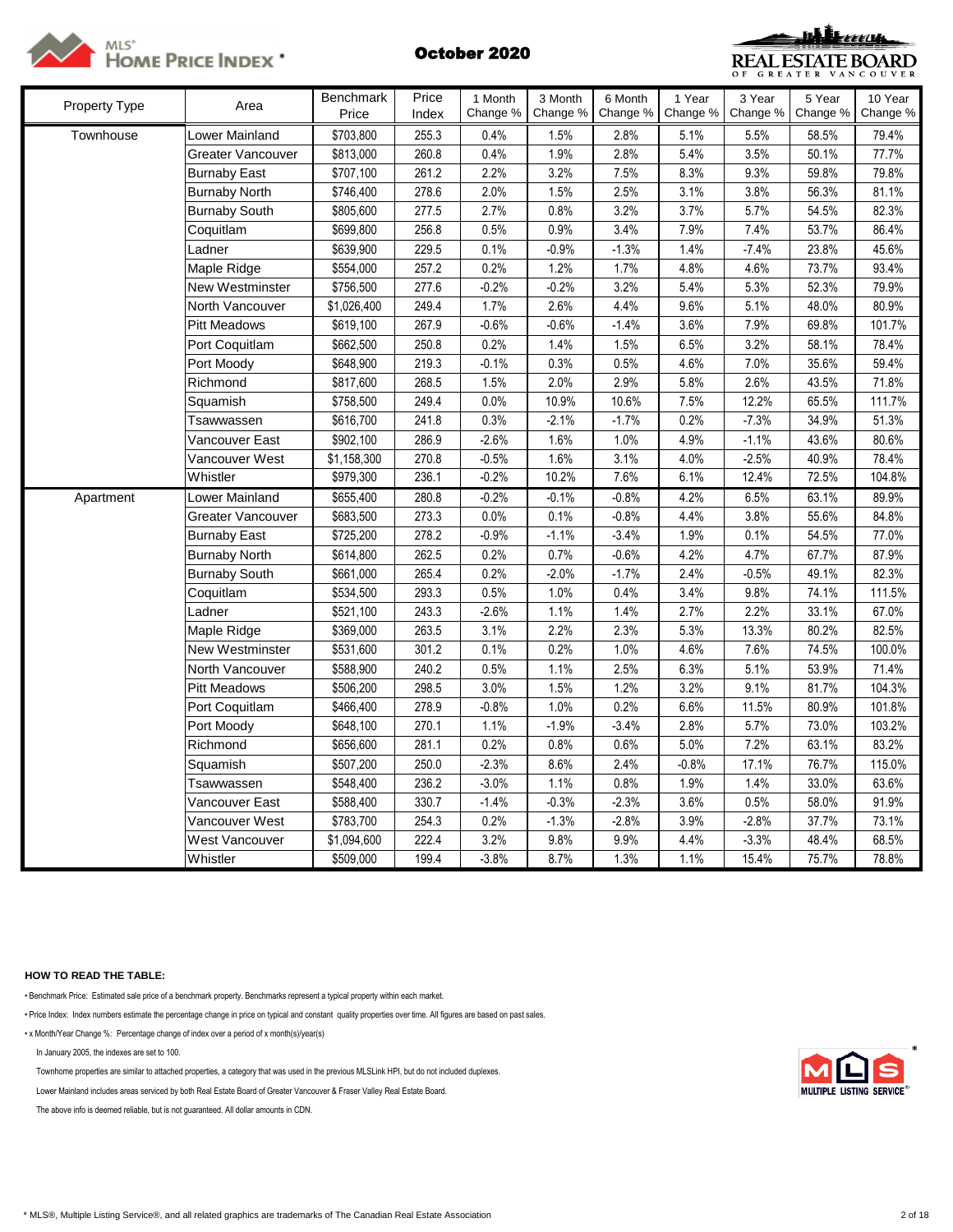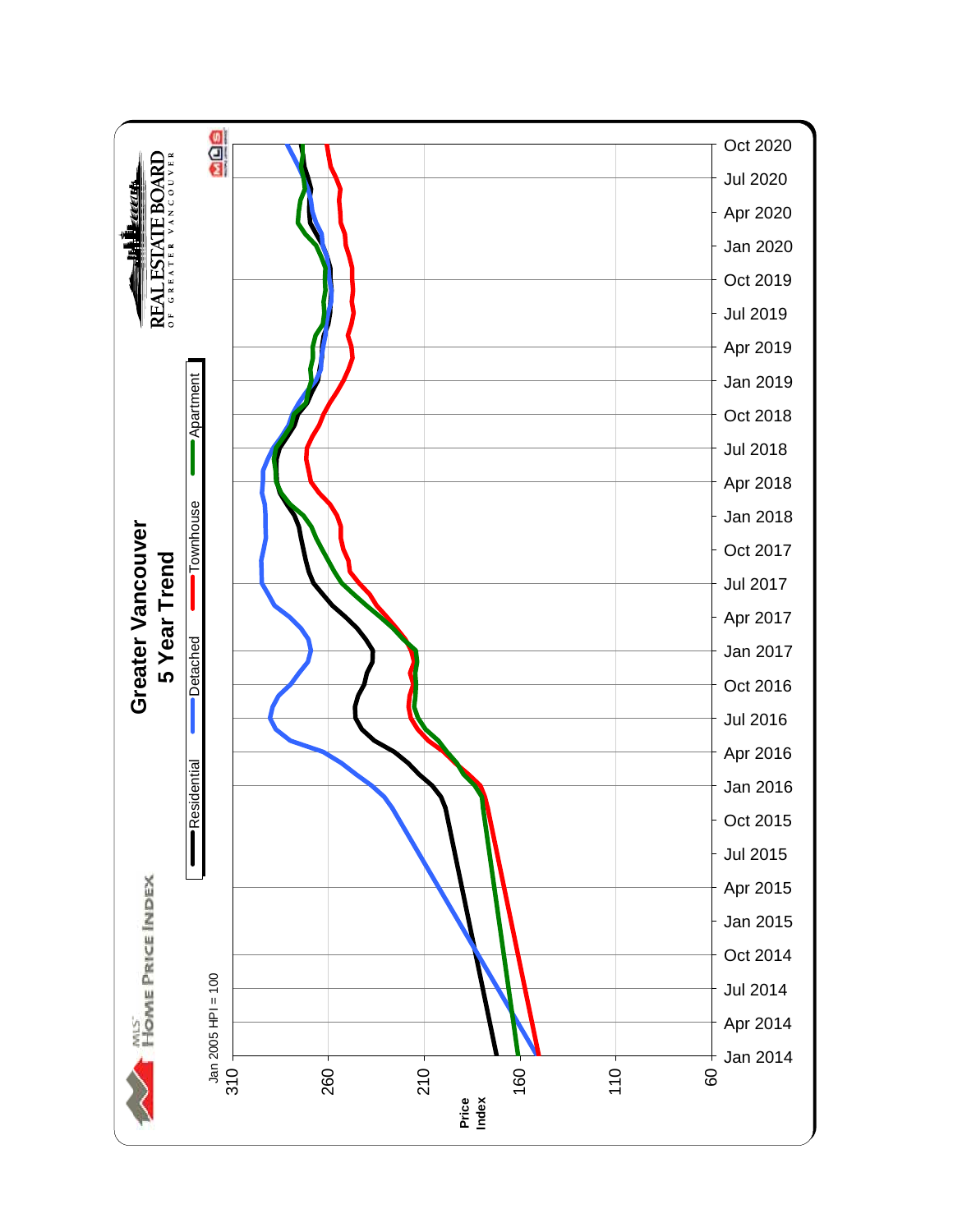|                            | STV101<br> Whistler/Pemberton                      | 1,335<br>32    | 782<br>$\mathbb{S}^3$          | 1,570<br>36    | \$2,200,000 | n/a<br>\$1,200,000 | \$445,250   | 1,317<br>$38\,$ | 730<br>$\sqrt{6}$                                               | 1,596<br>$\frac{4}{3}$ | \$1,857,500 | n/a<br>\$1,380,000 | \$480,000   | 938<br>5      | 536<br>$\overline{\mathbf{c}}$ | 1,384<br>27              | n/a         | n/a<br>\$1,118,000 | \$512,000 | 8,632<br>170 | 4,942<br>240             | 11,213<br>212 | \$1,892,500 | n/a<br>\$1,175,000<br>\$459,450 | 6,791<br>102 | 3,874<br>160             | 10,172<br>208 | \$1,786,650 | n/a<br>\$955,000        | aos<br>\$486,500        |
|----------------------------|----------------------------------------------------|----------------|--------------------------------|----------------|-------------|--------------------|-------------|-----------------|-----------------------------------------------------------------|------------------------|-------------|--------------------|-------------|---------------|--------------------------------|--------------------------|-------------|--------------------|-----------|--------------|--------------------------|---------------|-------------|---------------------------------|--------------|--------------------------|---------------|-------------|-------------------------|-------------------------|
|                            | Mest Vancouver/Howe Sound                          | $\overline{7}$ | $\overline{ }$                 | 22             | \$2,891,500 | n/a                | \$1,265,000 | \$4             | $\stackrel{\scriptscriptstyle\smile}{\scriptscriptstyle\smile}$ | 22                     | \$2,537,500 | n/a                | \$1,362,500 | 46            | $\overline{ }$                 | $\overline{\mathcal{L}}$ | \$2,225,000 | ηã                 | n/a       | 440          | $43$                     | 120           | \$2,525,000 | \$1,535,000<br>\$1,032,500      | 354          | $\overline{\mathcal{C}}$ | 98            | \$2,390,000 | \$1,600,000             | \$1,030,000             |
|                            | <b>Vancouver West</b>                              | 111            | $\overline{C}$                 | 365            | \$3,000,000 | \$1,332,500        | \$760,000   | 104             | 55                                                              | 377                    | \$3,244,000 | \$1,265,000        | \$745,000   | $\frac{8}{2}$ | 63                             | 363                      | \$3,044,444 | \$1,400,000        | \$728,000 | 750          | 477                      | 2,788         | \$3,050,000 | \$1,300,000<br>\$755,000        | 628          | 428                      | 2,692         | \$2,820,000 | \$1,280,000             | \$745,000               |
|                            | Vancouver East                                     | 151            | 89                             | 174            | \$1,590,000 | \$1,165,000        | \$590,000   | 171             | $\mathsf{z}$                                                    | 197                    | \$1,552,500 | \$1,161,250        | \$630,000   | 108           | 45                             | 162                      | \$1,422,500 | \$1,020,000        | \$573,000 | 1,047        | 442                      | 1,274         | \$1,550,000 | \$1,140,000<br>\$610,000        | 820          | 370                      | 1,127         | \$1,385,000 | \$991,250               | \$560,000               |
| Facts                      | Sunshine Coast                                     | 104            | $\overline{c}$                 | $\ddot{4}$     | \$722,000   | \$439,750          | n/a         | 92              | $20$                                                            | $\frac{3}{2}$          | \$728,750   | \$494,950          | n/a         | 3             | Б                              | S                        | \$595,000   | n/a                | n/a       | 627          | 95                       | 68            | \$689,000   | \$472,500<br>\$400,000          | 423          | 56                       | 3             | \$619,524   | \$446,500               | \$432,400               |
|                            | <b>Usimenp<sup>2</sup></b>                         | $38\,$         | 32                             | $\overline{2}$ | \$1,059,676 | \$719,950          | \$493,000   | 27              | 29                                                              | $\frac{6}{5}$          | \$1,150,000 | \$732,000          | n/a         | 24            | $\overline{20}$                | $^{24}$                  | \$979,000   | \$712,500          | \$437,450 | 203          | 171                      | 132           | \$1,101,500 | \$704,900<br>\$468,500          | 179          | 146                      | 105           | \$982,000   | \$659,250               | \$452,000               |
| $\boldsymbol{\omega}$<br>Ш | Richmond                                           | 107            | 95                             | 178            | \$1,580,000 | \$866,000          | \$535,000   | 112             | 96                                                              | 202                    | \$1,529,000 | \$850,900          | \$540,000   | 108           | 85                             | 151                      | \$1,485,000 | \$808,000          | \$525,000 | 765          | 727                      | 1,346         | \$1,550,000 | \$848,000<br>\$548,000          | 665          | 528                      | 1,148         | \$1,465,000 | \$786,000               | \$530,000               |
| <b>UAS</b>                 | Port Moody/Belcarra                                | 25             | $\overline{\mathcal{E}}$       | 36             | \$1,315,000 | \$843,500          | \$605,000   | 22              | 32                                                              | $\frac{3}{4}$          | \$1,411,500 | \$799,950          | \$576,500   | 13            | 26                             | 25                       | n/a         | \$771,500          | \$585,000 | 176          | 190                      | 251           | \$1,362,250 | \$798,000<br>\$605,000          | 121          | 124                      | 222           | \$1,228,000 | \$739,500               | \$565,000               |
|                            | Port Coquitlam                                     | 36             | $38\,$                         | 46             | \$1,050,000 | \$706,000          | \$468,000   | 46              | 29                                                              | 38                     | \$1,052,500 | \$675,000          | \$500,000   | 30            | $\overline{3}$                 | $\ddot{4}$               | \$874,000   | \$631,000          | \$390,000 | 311          | 242                      | 333           | \$985,000   | \$695,000<br>\$455,000          | 245          | 215                      | 313           | \$908,500   | \$650,000               | \$410,000               |
| <b>SOIN</b>                | North Vancouver                                    | 128            | 62                             | 142            | \$1,757,500 | \$1,093,500        | \$674,000   | 133             | $48$                                                            | 140                    | \$1,750,000 | \$1,195,000        | \$645,000   | 89            | 46                             | 125                      | \$1,540,000 | \$1,008,700        | \$630,000 | 802          | 379                      | 963           | \$1,692,500 | \$1,055,000<br>\$645,000        | 670          | 307                      | 822           | \$1,550,000 | \$985,000               | \$618,250               |
|                            | New Westminster                                    | 36             | $\overline{2}$                 | $\ddot{=}$     | \$1,216,000 | \$739,900          | \$519,750   | 29              | 36                                                              | 106                    | \$1,180,000 | \$744,950          | \$520,000   | 23            | $\frac{5}{2}$                  | 88                       | \$1,092,000 | n/a                | \$490,750 | 220          | 159                      | 769           | \$1,200,000 | \$729,900<br>\$514,000          | 176          | $\overline{8}$           | 754           | \$1,100,000 | \$703,500               | \$495,000               |
|                            | , <sup>Maple Ridge/Pitt Meadows</sup>              | 170            | $\overline{8}$                 | 57             | \$961,000   | \$575,000          | \$400,000   | 164             | 87                                                              | 48                     | \$931,500   | \$573,000          | \$404,950   | 126           | 47                             | 36                       | \$849,980   | \$519,000          | \$366,500 | 1,117        | 625                      | 388           | \$913,420   | \$555,000<br>\$394,900          | 836          | 460                      | 330           | \$830,000   | \$523,000<br>\$355,000  |                         |
|                            | $\mu$ ng - spuelsl                                 | $\infty$       | $\overline{\phantom{0}}$       | $\circ$        | n⁄a         | ρŞ                 | n⁄a         | 1               | $\circ$                                                         | $\circ$                | n/a         | n/a                | n/a         | 4             | $\circ$                        | $\circ$                  | n/a         | n/a                | ηá        | 57           | $\overline{\mathcal{A}}$ | $\circ$       | \$570,000   | n/a<br>n/a                      | $43$         | $\overline{\phantom{a}}$ | $\circ$       | \$566,000   | $\mathsf{r}^\mathsf{a}$ | $\mathsf{r}^\mathsf{a}$ |
|                            | $q_{100}$ s - $e_{1100}$                           | $^{\tt 8}$     | $\overset{\circ}{\phantom{a}}$ | 25             | \$1,210,250 | n/a                | \$543,000   | 76              | 25                                                              | 29                     | \$1,150,000 | \$695,000          | \$495,000   | 42            | $\circ$                        | $\frac{5}{2}$            | \$973,500   | n/a                | n/a       | 494          | 156                      | 190           | \$1,124,000 | \$718,000<br>\$511,250          | 299          | 117                      | 149           | \$1,000,000 | \$680,000<br>\$499,000  |                         |
|                            | Coquitlam                                          | 129            | 89                             | 129            | \$1,358,800 | \$850,000          | \$518,000   | 127             | <b>SZ</b>                                                       | 109                    | \$1,288,000 | \$865,500          | \$535,000   | 92            | S3                             | 103                      | \$1,185,000 | \$749,900          | \$535,000 | 796          | 493                      | 873           | \$1,285,194 | \$834,950<br>\$516,400          | 670          | 371                      | 755           | \$1,195,000 | \$768,900<br>\$520,000  |                         |
|                            | Burnaby<br><b>ARU</b>                              | $\frac{8}{3}$  | $82$                           | 214            | \$1,600,000 | \$887,500          | \$581,750   | $\overline{5}$  | $\overline{\infty}$                                             | 221                    | \$1,540,000 | \$811,000          | \$600,500   | 86            | 63                             | 196                      | \$1,390,000 | \$835,000          | \$575,000 | 657          | 499                      | 1,506         | \$1,515,000 | \$810,500<br>\$586,500          | 560          | 476                      | 1,385         | \$1,410,000 | \$760,450<br>\$577,000  |                         |
|                            | VANCOUVER<br><b>ERELL</b><br>$\mathbb{I}\text{EO}$ | Detached       | Attached                       | Apartmen       | Detached    | Attached           | Apartment   | Detached        | Attached                                                        | Apartmen               | Detached    | Attached           | Apartment   | Detached      | Attached                       | Apartment                | Detached    | Attached           | Apartment | Detached     | Attached                 | Apartment     | Detached    | Apartmen<br>Attached            | Detached     | Attached                 | Apartment     | Detached    | Apartment<br>Attached   |                         |
|                            | <b>October</b><br>2020<br><b>LSTA</b><br>쁙         | Number         | ъ                              | Sales          | Median      | Selling            | Price       | Number          | ٥                                                               | Sales                  | Median      | Selling            | Price       | Number        | ٥                              | Sales                    | Median      | Selling            | Price     | Number       | Sales<br>ō               |               | Median      | Selling<br>Price                |              | Number<br>٥ť             | <b>Sales</b>  | Median      | Selling<br>Price        |                         |
|                            | GREATER<br>$\mathbf{Z}$<br>RE<br>$\overline{0}$    |                |                                | October        | 2020        |                    |             |                 |                                                                 | September              | 2020        |                    |             |               |                                | October                  | 2019        |                    |           |              |                          | Jan. -        | Oct. 2020   | Year-to-date                    |              |                          | .<br>San      | Oct. 2019   | Year-to-date            |                         |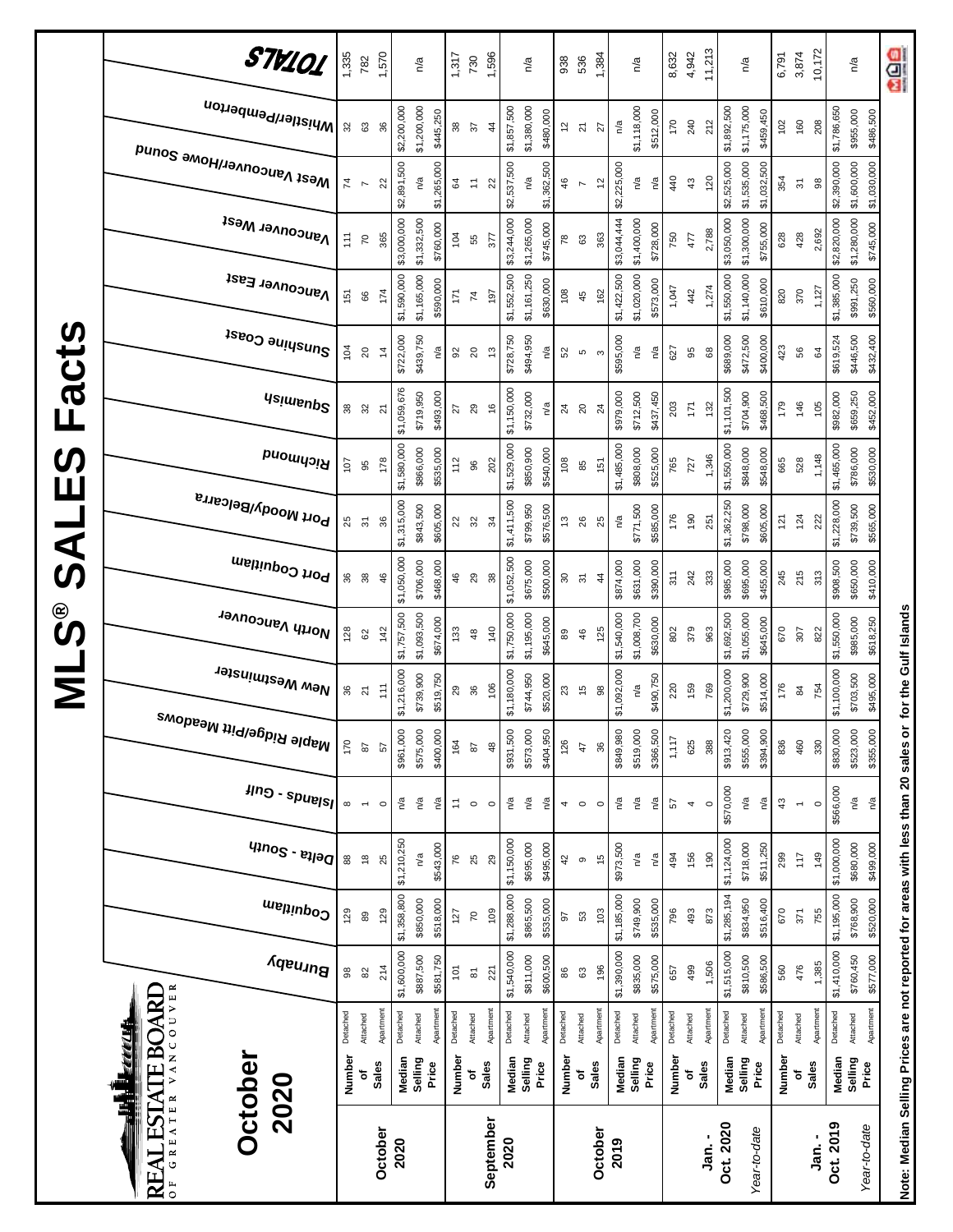|                         | STV101                                          | 1,732                                                              | 948          | 2,891           |          | n/a                             |           |                                                     | 2,027<br>1,113<br>3,262 |                |            | n/a                     |                 | 1,398            | 788              | 1,888                    |            | n/a                |           | 15,563                  | 8,487          | 23,778    |                     | n/a           |          | 17,109   | 8,538          | 21,696                   |           | n/a                                    | age                                                                                                 |
|-------------------------|-------------------------------------------------|--------------------------------------------------------------------|--------------|-----------------|----------|---------------------------------|-----------|-----------------------------------------------------|-------------------------|----------------|------------|-------------------------|-----------------|------------------|------------------|--------------------------|------------|--------------------|-----------|-------------------------|----------------|-----------|---------------------|---------------|----------|----------|----------------|--------------------------|-----------|----------------------------------------|-----------------------------------------------------------------------------------------------------|
|                         | Whistler/Pemberton                              |                                                                    | <b>98</b>    | 42              | 107%     | 166%                            | 86%       | 20<br>32                                            |                         | $43$           | 190%       | 116%                    | 102%            | e,               | 29               | $33\,$                   | 63%        | 72%                | 82%       | 286                     | 334            | 393       | 59%                 | 72%           | 54%      | 231      | 310            | 341                      | 44%       | 52%<br>61%                             |                                                                                                     |
|                         | <sub>Me2t</sub> <sub>N</sub> aucon∧e⊾Nome 2onuq | 142                                                                | 23           | $39$            | 52%      | 30%                             | 56%       | 130                                                 | $\frac{6}{2}$           | 58             | 49%        | 69%                     | 38%             | 112              | $\mathbf  \circ$ | 35                       | 41%        | 117%               | 34%       | 1,187                   | 138            | 390       | 37%                 | 31%           | 31%      | 1,361    | 133            | 377                      | 26%       | 23%<br>26%                             |                                                                                                     |
|                         | <b>Vancouver West</b>                           | 196                                                                | 133          | 850             | 57%      | 53%                             | 43%       | 208                                                 | 153                     | 976            | 50%        | 36%                     | 39%             | 170              | 127              | 517                      | 46%        | 50%                | 70%       | 1,618                   | 1,073          | 6,854     | 46%                 | 44%           | 41%      | 1,894    | 1,164          | 6,202                    | 33%       | 37%<br>43%                             |                                                                                                     |
|                         | Vancouver East                                  | 234                                                                | 119          | 332             | 65%      | 55%                             | 52%       | 293                                                 | 137                     | 392            | 58%        | 54%                     | 50%             | 144              | $\rm 90$         | 198                      | 75%        | 50%                | 82%       | 1,894                   | 933            | 2,629     | 55%                 | 47%           | 48%      | 1,845    | 766            | 2,224                    | 44%       | 48%<br>51%                             |                                                                                                     |
| <b>acts</b>             | Sunshine Coast                                  | 75                                                                 | $\tilde{e}$  | $\frac{8}{16}$  | 139%     | 105%                            | 78%       | $\overline{0}$                                      | $\frac{3}{2}$           | 4              | 92%        | 154%                    | 325%            | 61               | $\tilde{c}$      | $\mathfrak o$            | 85%        | 50%                | 60%       | 871                     | $\frac{44}{3}$ | 105       | 72%                 | 66%           | 65%      | 800      | 150            | 148                      | 47%       | 37%<br>43%                             |                                                                                                     |
| щ                       | <b>Asimeup<sup>2</sup></b>                      |                                                                    | 39           | $\overline{2}$  | 97%      | 94%                             | 100%      | 52                                                  | 26                      | $\frac{1}{6}$  | 52%        | 112%                    | 84%             | 28               | $\frac{6}{5}$    | $\overline{24}$          | 86%        | 133%               | 100%      | 371                     | 247            | 240       | 55%                 | 69%           | 55%      | 336      | 231            | 209                      | 53%       | 63%<br>50%                             |                                                                                                     |
| $\boldsymbol{\omega}$   | Richmond                                        | 180                                                                | 132          | 307             | 59%      | 72%                             | 58%       | 232                                                 | 130                     | 328            | 48%        | 74%                     | 62%             | 145              | 126              | 230                      | 74%        | 67%                | 66%       | 1,598                   | 1,191          | 2,619     | 48%                 | 61%           | 51%      | 2,072    | 1,405          | 2,664                    | 32%       | 38%<br>43%                             |                                                                                                     |
| <b>SNILSIT</b>          | <sup>, Port Moody/Belcarra</sup>                |                                                                    | <b>36</b> 86 | $\mbox{6}$      | 69%      | 119%                            | 60%       | 51                                                  | 42                      | 5              | 43%        | 76%                     | 51%             | $23\,$           | 28               | 29                       | 57%        | 93%                | 86%       | 346                     | 282            | 470       | 51%                 | 67%           | 53%      | 324      | 244            | 349                      | 37%       | 51%<br>64%                             |                                                                                                     |
|                         | Port Coquitlam                                  | $\overline{4}$                                                     | 35           | $_{98}$         | 90%      | 109%                            | 47%       | 55                                                  | 52                      | $\overline{8}$ | 84%        | 56%                     | 45%             | 35               | 25               | 66                       | 86%        | 124%               | 67%       | 432                     | 373            | 615       | 72%                 | 65%           | 54%      | 489      | 403            | 632                      | 50%       | 53%<br>50%                             |                                                                                                     |
| <b>ေ</b>                | North Vancouver                                 | 147                                                                | 57           | 228             | 87%      | 93%                             | 62%       | 203                                                 | $\overline{\mathsf{o}}$ | 288            | 66%        | 53%                     | 49%             | 131              | 55               | 152                      | 68%        | 84%                | 82%       | 1,443                   | 688            | 2,037     | 56%                 | 55%           | 47%      | 1,488    | 681            | 1,797                    | 45%       | 45%<br>46%                             |                                                                                                     |
| $\overline{\mathsf{z}}$ | , <sup>New Westminster</sup>                    |                                                                    | 50<br>37     | $\frac{181}{2}$ | 72%      | 57%                             | 61%       | 56                                                  | $\overline{4}$          | 215            | 52%        | 90%                     | 49%             | 39               | $\overline{20}$  | 99                       | 59%        | 75%                | 99%       | 395                     | 280            | 1,444     | 56%                 | 57%           | 53%      | 411      | 197            | 1,434                    | 43%       | 43%<br>53%                             |                                                                                                     |
|                         | , <sup>Maple Ridge/Pitt Meadows</sup>           | 173                                                                | 76           | 80              | 98%      | 114%                            | 71%       | 180                                                 | 96                      | $\rm ^{\rm 8}$ | 91%        | 91%                     | 60%             | 163              | $\overline{z}$   | 53                       | 77%        | 67%                | 68%       | 1,630                   | 823            | 705       | 69%                 | 76%           | 55%      | 1,794    | 753            | 607                      | 47%       | 61%<br>54%                             |                                                                                                     |
|                         | $\mu$ ng - spuelsl                              | $\stackrel{\scriptstyle +}{\scriptstyle \scriptstyle \rightarrow}$ | $\circ$      | $\circ$         | 73%      | ηá                              | n/a       | $\stackrel{\scriptstyle\smile}{\scriptstyle\smile}$ | $\circ$                 | $\circ$        | 100%       | $\mathsf{r}^\mathsf{a}$ | n <sup>/a</sup> | $\mathbf  \circ$ | $\circ$          | $\overline{\phantom{m}}$ | 67%        | $\tilde{\epsilon}$ | 0%        | $\overline{\mathbf{e}}$ | ၜ              |           | 63%                 | 44%           | 0%       | 82       | $\mathfrak{c}$ | $\overline{\phantom{a}}$ | 52%       | 20%<br>0%                              |                                                                                                     |
|                         | $q_{100}$ s - $e_{100}$                         | 75                                                                 | $28$         | 32              | 117%     | 64%                             | 78%       | 56                                                  | 25                      | $48$           | 78%        | 100%                    | 60%             | $\overline{7}$   | 25               | 43                       | 57%        | 36%                | 35%       | 822                     | 269            | 383       | 60%                 | 58%           | 50%      | 821      | 250            | 355                      | 36%       | 47%<br>42%                             |                                                                                                     |
|                         | Coquitlam                                       | 140                                                                | 33           | 223             | 92%      | 107%                            | 58%       | 183                                                 | 109                     | 213            | 69%        | 64%                     | 51%             | 140              | 8                | 126                      | 69%        | 85%                | 82%       | 1,305                   | 776            | 1,708     | 61%                 | 64%           | 51%      | 1,636    | 751            | 1,518                    | 41%       | 49%<br>50%                             |                                                                                                     |
|                         | Burnaby                                         | 164                                                                | $_{98}$      | 380             | 60%      | 84%                             | 56%       | 156                                                 | 151                     | 447            | 65%        | 54%                     | 49%             | 108              | 100              | 277                      | 80%        | 63%                | 71%       | 1,274                   | 927            | 3,179     | 52%                 | 54%           | 47%      | 1,425    | 1,095          | 2,838                    | 39%       | 43%<br>49%                             |                                                                                                     |
|                         | VANCOUVER<br><b>ESTATE BOARD</b><br><u>ekti</u> | Detached                                                           | Attached     | Apartment       | Detached |                                 | Apartment | Detached                                            | Attached                | Apartment      | Detached   | Attached                | Apartment       | Detached         | Attached         | Apartment                | Detached   | Attached           | Apartment | Detached                | Attached       | Apartment | Detached            |               | Apartmen | Detached | Attached       | Apartment                | Detached  | Apartment                              |                                                                                                     |
|                         | <b>October</b><br>2020<br>3                     | Number                                                             | ъ            | Listings        |          | % Sales to Attached<br>Listings |           | Number                                              | đ                       | Listings       | % Sales to | Listings                |                 | Number           | ъ                | Listings                 | % Sales to | Listings           |           | Number                  | Listings<br>ō  |           | % Sales to Attached | Listings      |          | Number   | ৳              | Listings                 |           | % Sales to <b>Attached</b><br>Listings |                                                                                                     |
|                         | GREATER<br>REAL<br>$\overline{0}$               |                                                                    |              | October         | 2020     |                                 |           |                                                     |                         | September      | 2020       |                         |                 |                  |                  | October                  | 2019       |                    |           |                         |                | Jan. -    | Oct. 2020           | Year-to-date* |          |          |                | Jan. -                   | Oct. 2019 | Year-to-date*                          | * Year-to-date listings represent a cumulative total of listings rather than total active listings. |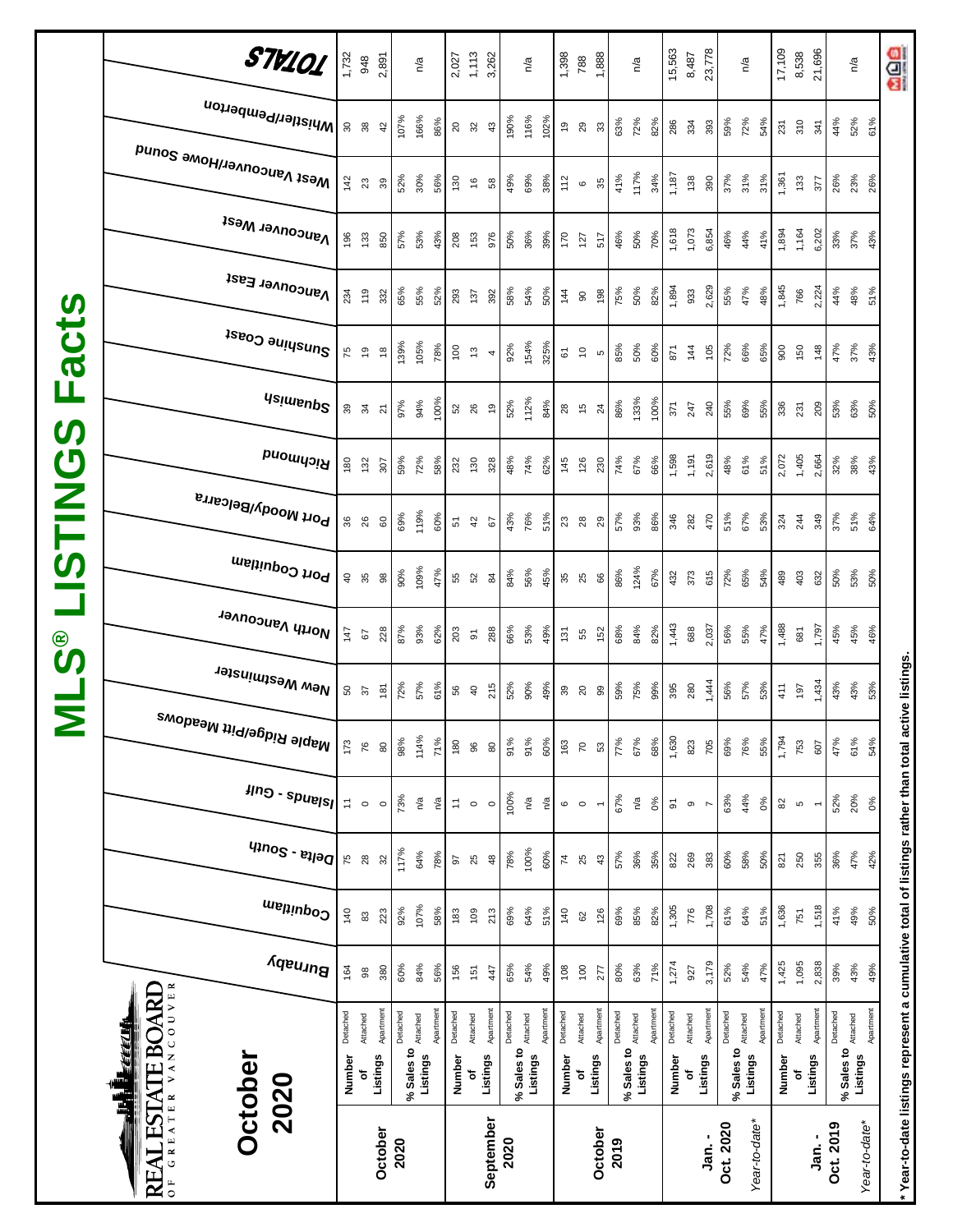

# **Listing & Sales Activity Summary**



|                                      |                       |                       | Listings   |                          |                      |           |                       | <b>Sales</b>             |                 |                  |                           |
|--------------------------------------|-----------------------|-----------------------|------------|--------------------------|----------------------|-----------|-----------------------|--------------------------|-----------------|------------------|---------------------------|
|                                      | $\overline{1}$<br>Oct | $\overline{2}$<br>Sep | 3<br>Oct   | Col. 2 & 3<br>Percentage | 5<br>Oct             | 6<br>Sep  | $\overline{7}$<br>Oct | Col. 6 & 7<br>Percentage | 9<br>Aug 2019 - | 10<br>Aug 2020 - | Col. 9 & 10<br>Percentage |
|                                      | 2019                  | 2020                  | 2020       | Variance                 | 2019                 | 2020      | 2020                  | Variance                 | Oct 2019        | Oct 2020         | Variance                  |
| <b>BURNABY</b>                       |                       |                       |            | %                        |                      |           |                       | %                        |                 |                  | %                         |
| <b>DETACHED</b>                      | 108                   | 156                   | 164        | 5.1                      | 86                   | 101       | 98                    | $-3.0$                   | 211             | 297              | 40.8                      |
| <b>ATTACHED</b><br><b>APARTMENTS</b> | 100<br>277            | 151<br>447            | 98<br>380  | $-35.1$<br>$-15.0$       | 63<br>196            | 81<br>221 | 82<br>214             | 1.2<br>$-3.2$            | 178<br>521      | 227<br>632       | 27.5<br>21.3              |
|                                      |                       |                       |            |                          |                      |           |                       |                          |                 |                  |                           |
| <b>COQUITLAM</b><br><b>DETACHED</b>  | 140                   | 183                   | 140        | $-23.5$                  | 97                   | 127       | 129                   | 1.6                      | 255             | 341              | 33.7                      |
| <b>ATTACHED</b>                      | 62                    | 109                   | 83         | $-23.9$                  | 53                   | 70        | 89                    | 27.1                     | 138             | 211              | 52.9                      |
| APARTMENTS                           | 126                   | 213                   | 223        | 4.7                      | 103                  | 109       | 129                   | 18.3                     | 271             | 344              | 26.9                      |
| <b>DELTA</b>                         |                       |                       |            |                          |                      |           |                       |                          |                 |                  |                           |
| <b>DETACHED</b>                      | 74                    | 97                    | 75         | $-22.7$                  | 42                   | 76        | 88                    | 15.8                     | 100             | 217              | 117.0                     |
| <b>ATTACHED</b>                      | 25<br>43              | 25<br>48              | 28<br>32   | 12.0                     | 9<br>15              | 25<br>29  | 18<br>25              | $-28.0$                  | 31<br>52        | 60<br>77         | 93.5                      |
| APARTMENTS                           |                       |                       |            | $-33.3$                  |                      |           |                       | $-13.8$                  |                 |                  | 48.1                      |
| <b>MAPLE RIDGE/PITT MEADOWS</b>      |                       |                       |            |                          |                      |           |                       |                          |                 |                  |                           |
| <b>DETACHED</b><br><b>ATTACHED</b>   | 163<br>70             | 180<br>96             | 173<br>76  | $-3.9$<br>$-20.8$        | 126<br>47            | 164<br>87 | 170<br>87             | 3.7<br>0.0               | 312<br>145      | 476<br>244       | 52.6<br>68.3              |
| <b>APARTMENTS</b>                    | 53                    | 80                    | 80         | 0.0                      | 36                   | 48        | 57                    | 18.8                     | 109             | 146              | 33.9                      |
| <b>NORTH VANCOUVER</b>               |                       |                       |            |                          |                      |           |                       |                          |                 |                  |                           |
| <b>DETACHED</b>                      | 131                   | 203                   | 147        | $-27.6$                  | 89                   | 133       | 128                   | $-3.8$                   | 212             | 364              | 71.7                      |
| <b>ATTACHED</b>                      | 55                    | 91                    | 67         | $-26.4$                  | 46                   | 48        | 62                    | 29.2                     | 102             | 164              | 60.8                      |
| <b>APARTMENTS</b>                    | 152                   | 288                   | 228        | $-20.8$                  | 125                  | 140       | 142                   | 1.4                      | 296             | 374              | 26.4                      |
| <b>NEW WESTMINSTER</b>               |                       |                       |            |                          |                      |           |                       |                          |                 |                  |                           |
| <b>DETACHED</b>                      | 39                    | 56                    | 50         | $-10.7$                  | 23                   | 29        | 36                    | 24.1                     | 59              | 99               | 67.8                      |
| <b>ATTACHED</b>                      | 20                    | 40                    | 37         | $-7.5$                   | 15                   | 36        | 21                    | $-41.7$                  | 32              | 85               | 165.6                     |
| APARTMENTS                           | 99                    | 215                   | 181        | $-15.8$                  | 98                   | 106       | 111                   | 4.7                      | 252             | 316              | 25.4                      |
| PORT MOODY/BELCARRA                  |                       |                       |            |                          |                      |           |                       |                          |                 |                  |                           |
| <b>DETACHED</b>                      | 23                    | 51                    | 36         | $-29.4$                  | 13                   | 22        | 25                    | 13.6                     | 38              | 70               | 84.2                      |
| <b>ATTACHED</b><br>APARTMENTS        | 28<br>29              | 42<br>67              | 26<br>60   | $-38.1$<br>$-10.4$       | 26<br>25             | 32<br>34  | 31<br>36              | $-3.1$<br>5.9            | 48<br>65        | 92<br>103        | 91.7<br>58.5              |
|                                      |                       |                       |            |                          |                      |           |                       |                          |                 |                  |                           |
| <b>PORT COQUITLAM</b>                |                       |                       |            |                          |                      |           |                       |                          |                 |                  |                           |
| <b>DETACHED</b><br><b>ATTACHED</b>   | 35<br>25              | 55<br>52              | 40<br>35   | $-27.3$<br>$-32.7$       | 30<br>31             | 46<br>29  | 36<br>38              | $-21.7$<br>31.0          | 79<br>71        | 121<br>91        | 53.2<br>28.2              |
| APARTMENTS                           | 66                    | 84                    | 98         | 16.7                     | 44                   | 38        | 46                    | 21.1                     | 112             | 123              | 9.8                       |
| <b>RICHMOND</b>                      |                       |                       |            |                          |                      |           |                       |                          |                 |                  |                           |
| <b>DETACHED</b>                      | 145                   | 232                   | 180        | $-22.4$                  | 108                  | 112       | 107                   | $-4.5$                   | 247             | 318              | 28.7                      |
| <b>ATTACHED</b>                      | 126                   | 130                   | 132        | 1.5                      | 85                   | 96        | 95                    | $-1.0$                   | 218             | 286              | 31.2                      |
| <b>APARTMENTS</b>                    | 230                   | 328                   | 307        | $-6.4$                   | 151                  | 202       | 178                   | $-11.9$                  | 412             | 520              | 26.2                      |
| <b>SUNSHINE COAST</b>                |                       |                       |            |                          |                      |           |                       |                          |                 |                  |                           |
| <b>DETACHED</b>                      | 61                    | 100                   | 75         | $-25.0$                  | 52                   | 92        | 104                   | 13.0                     | 147             | 301              | 104.8                     |
| <b>ATTACHED</b><br><b>APARTMENTS</b> | 10<br>5               | 13<br>4               | 19<br>18   | 46.2<br>350.0            | $\sqrt{5}$<br>3      | 20<br>13  | 20<br>14              | 0.0<br>7.7               | 16<br>15        | 58<br>38         | 262.5<br>153.3            |
|                                      |                       |                       |            |                          |                      |           |                       |                          |                 |                  |                           |
| <b>SQUAMISH</b><br><b>DETACHED</b>   | 28                    | 52                    | 39         | $-25.0$                  | 24                   | 27        | 38                    | 40.7                     | 66              | 94               | 42.4                      |
| <b>ATTACHED</b>                      | 15                    | 26                    | 34         | 30.8                     | 20                   | 29        | 32                    | 10.3                     | 52              | 83               | 59.6                      |
| <b>APARTMENTS</b>                    | 24                    | 19                    | 21         | 10.5                     | 24                   | 16        | 21                    | 31.3                     | 35              | 54               | 54.3                      |
| <b>VANCOUVER EAST</b>                |                       |                       |            |                          |                      |           |                       |                          |                 |                  |                           |
| <b>DETACHED</b>                      | 144                   | 293                   | 234        | $-20.1$                  | 108                  | 171       | 151                   | $-11.7$                  | 290             | 440              | 51.7                      |
| <b>ATTACHED</b>                      | 90                    | 137                   | 119        | $-13.1$                  | 45                   | 74        | 66                    | $-10.8$                  | 119             | 196              | 64.7                      |
| APARTMENTS                           | 198                   | 392                   | 332        | $-15.3$                  | 162                  | 197       | 174                   | $-11.7$                  | 433             | 526              | 21.5                      |
| <b>VANCOUVER WEST</b>                |                       |                       |            |                          |                      |           |                       |                          |                 |                  |                           |
| <b>DETACHED</b><br><b>ATTACHED</b>   | 170<br>127            | 208<br>153            | 196<br>133 | $-5.8$<br>$-13.1$        | 78<br>63             | 104<br>55 | 111<br>70             | 6.7<br>27.3              | 199<br>151      | 306<br>181       | 53.8<br>19.9              |
| <b>APARTMENTS</b>                    | 517                   | 976                   | 850        | $-12.9$                  | 363                  | 377       | 365                   | $-3.2$                   | 980             | 1084             | 10.6                      |
| <b>WHISTLER/PEMBERTON</b>            |                       |                       |            |                          |                      |           |                       |                          |                 |                  |                           |
| <b>DETACHED</b>                      | 19                    | 20                    | 30         | 50.0                     | 12                   | 38        | 32                    | $-15.8$                  | 40              | 90               | 125.0                     |
| <b>ATTACHED</b>                      | 29                    | 32                    | 38         | 18.8                     | 21                   | 37        | 63                    | 70.3                     | 56              | 131              | 133.9                     |
| APARTMENTS                           | 33                    | 43                    | 42         | $-2.3$                   | 27                   | 44        | 36                    | $-18.2$                  | 81              | 106              | 30.9                      |
| <b>WEST VANCOUVER/HOWE SOUND</b>     |                       |                       |            |                          |                      |           |                       |                          |                 |                  |                           |
| <b>DETACHED</b>                      | 112                   | 130                   | 142        | 9.2                      | 46                   | 64        | 74                    | 15.6                     | 121             | 187              | 54.5                      |
| <b>ATTACHED</b><br><b>APARTMENTS</b> | 6<br>35               | 16<br>58              | 23<br>39   | 43.8<br>$-32.8$          | $\overline{7}$<br>12 | 11<br>22  | 7<br>22               | $-36.4$<br>0.0           | 10<br>32        | 22<br>55         | 120.0<br>71.9             |
|                                      |                       |                       |            |                          |                      |           |                       |                          |                 |                  |                           |
| <b>GRAND TOTALS</b>                  |                       |                       |            |                          |                      |           |                       |                          |                 |                  |                           |
| <b>DETACHED</b>                      | 1392                  | 2016                  | 1721       | -14.6                    | 934                  | 1306      | 1327                  | 1.6                      | 2376            | 3721             | 56.6                      |
| <b>ATTACHED</b>                      | 788                   | 1113                  | 948        | $-14.8$                  | 536                  | 730       | 781                   | 7.0                      | 1367            | 2131             | 55.9                      |
| <b>APARTMENTS</b>                    | 1887                  | 3262                  | 2891       | $-11.4$                  | 1384                 | 1596      | 1570                  | $-1.6$                   | 3666            | 4498             | 22.7                      |